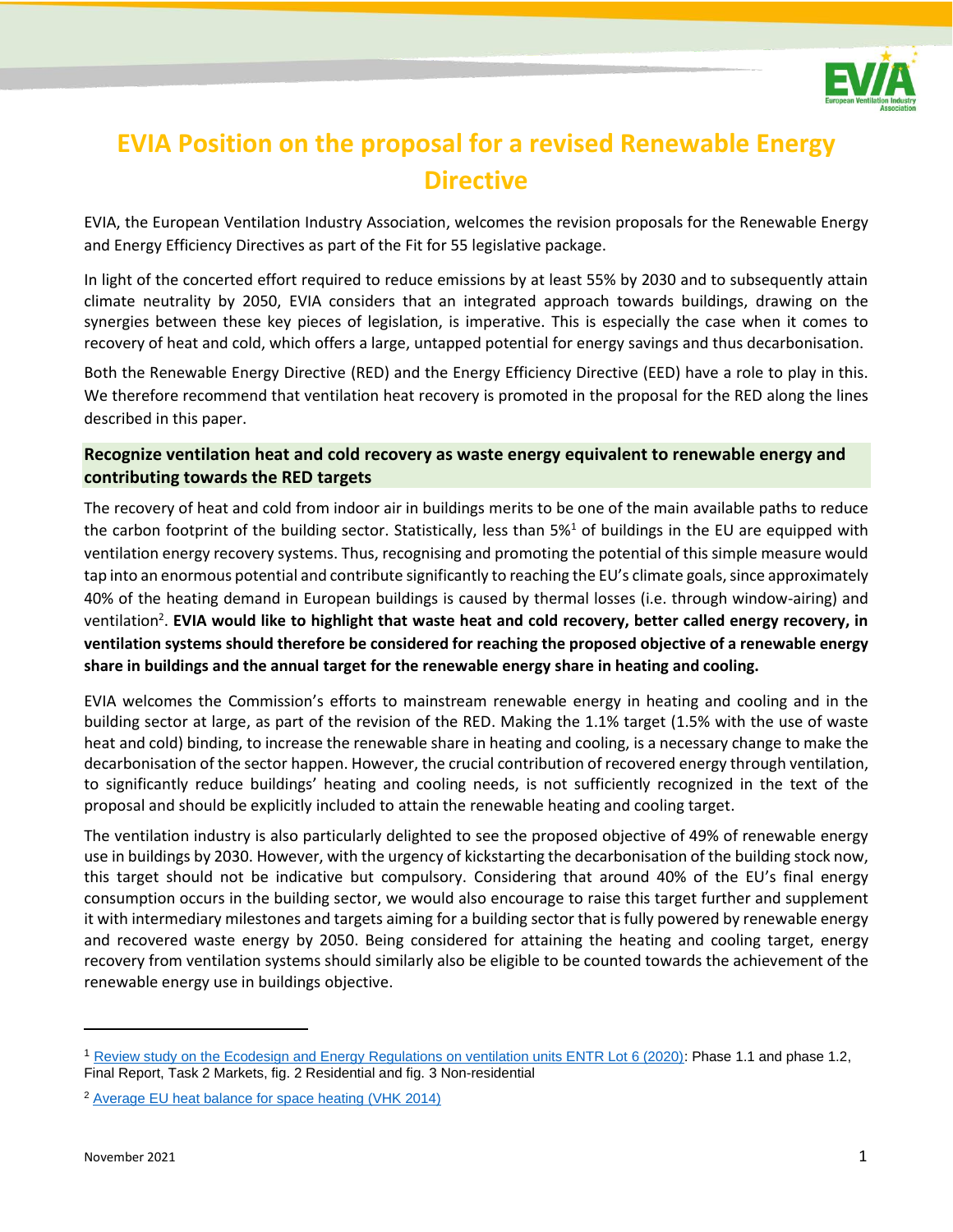

Promoting energy recovery from ventilation would bring a substantial energy benefit. Indeed, ventilation energy recovery is renewing itself through the operation of ventilation and only needs a limited initial energy input from another TBS of the building. It makes the best use of energy sources (heating or cooling) already available in the building, the majority of it being recovered in the heat/cold recovery device. In a similar way to a heat pump, ventilation energy recovery uses electricity through its fans and takes advantage of the exhaust air energy to preheat or pre-cool the supply air flow. The energy source is present in the indoor air and recovered through the operation of the ventilation system. While ventilation energy recovery will not suffice to cover the whole heating or cooling demand of a building, it can nevertheless contribute a significant part, up to 50% in a modern building<sup>3</sup>.

In highly efficient Nearly Zero Energy Buildings (NZEB), the power demand for ventilation is one of the most important parts of the energy consumption. The most effective device to renew the use of the available heat or cold is heat recovery in ventilation units (using heat recovery systems or heat pumps). **From a regulatory and technical point of view, it would be inefficient to blow this energy to the ambient and then to incentivize and promote the generation of the same amount of energy from ambient air through heat pumps to count it as renewable energy, whereas this energy was available indoors in the first place. Incidentally, the same reasoning applies to heat and cold recovered through ventilation systems.**

For this reason, continuing with the current approach is not in line with the Energy Efficiency First principle, which has rightfully been anchored and strengthened in the revised EED proposal. **As the Commission has specified in the accompanying Recommendation and Guidelines on Energy Efficiency First<sup>4</sup> , energy efficiency should be considered as the "first fuel", as a source of energy in its own right, in which investments should be prioritized ahead of other more complex or costly energy sources ("save before you build"). Ventilation energy recovery is fully in line with this principle but needs to be properly recognized to fulfill this potential.**

In addition, efficient ventilation systems and solutions bring other benefits that are critical, such as ensuring adequate Indoor Air Quality (IAQ) in air-tight buildings (e.g. by removing indoor pollutants and barring the entry of outdoor air particulates to the building). Ensuring the implementation of well-functioning ventilation systems both in new and renovated buildings, therefore helps to guarantee an adequate IAQ, and is also a critical step to optimise the energy consumption of buildings as it limits thermal losses to a minimum and, as explained above, usefully recovers available energy which would otherwise be wasted.

**EVIA therefore calls upon decision makers to put in place an adequate regulatory framework for heat and cold recovery from air, recognizing it as a waste energy technology in the revised Renewable Energy Directive (RED) and accounting for the renewable part of the energy recovered by Heat Recovery Ventilation units (HRV). \*\*\***

#### **About EVIA**

The European Ventilation Industry Association (EVIA)'s mission is to represent the views and interests of the ventilation industry and serve as a platform between all the relevant European stakeholders involved in the ventilation sector, such as decision-makers at the EU level as well as our partners in EU Member States. Our membership is composed of more than 40 member companies and 6 national associations across Europe, realising an annual turnover of over 7 billion euros and employing more than 45,000 people in Europe.

EVIA aims to promote highly energy efficient ventilation applications across Europe, with high consideration for health and comfort aspects. Fresh and good indoor air quality is a critical element of comfort and contributes to keeping people healthy in buildings.

<sup>3</sup> [Hamburgisches Weltwirtschaftsinstitut & Shell Deutschland: Shell Hauswärmestudie 2011.](https://www.shell.de/promos/media/shell-house-heat-study-2011/_jcr_content.stream/1455892952601/857e5cca7cb81a00c6d8b59ec4204576b25cfc07/shell-hauswaermestudie-2011.pdf)

<sup>4</sup> [European Commission Recommendation on Energy Efficiency First: from principles to practice](https://ec.europa.eu/energy/sites/default/files/eef_guidelines_ref_tbc.pdf)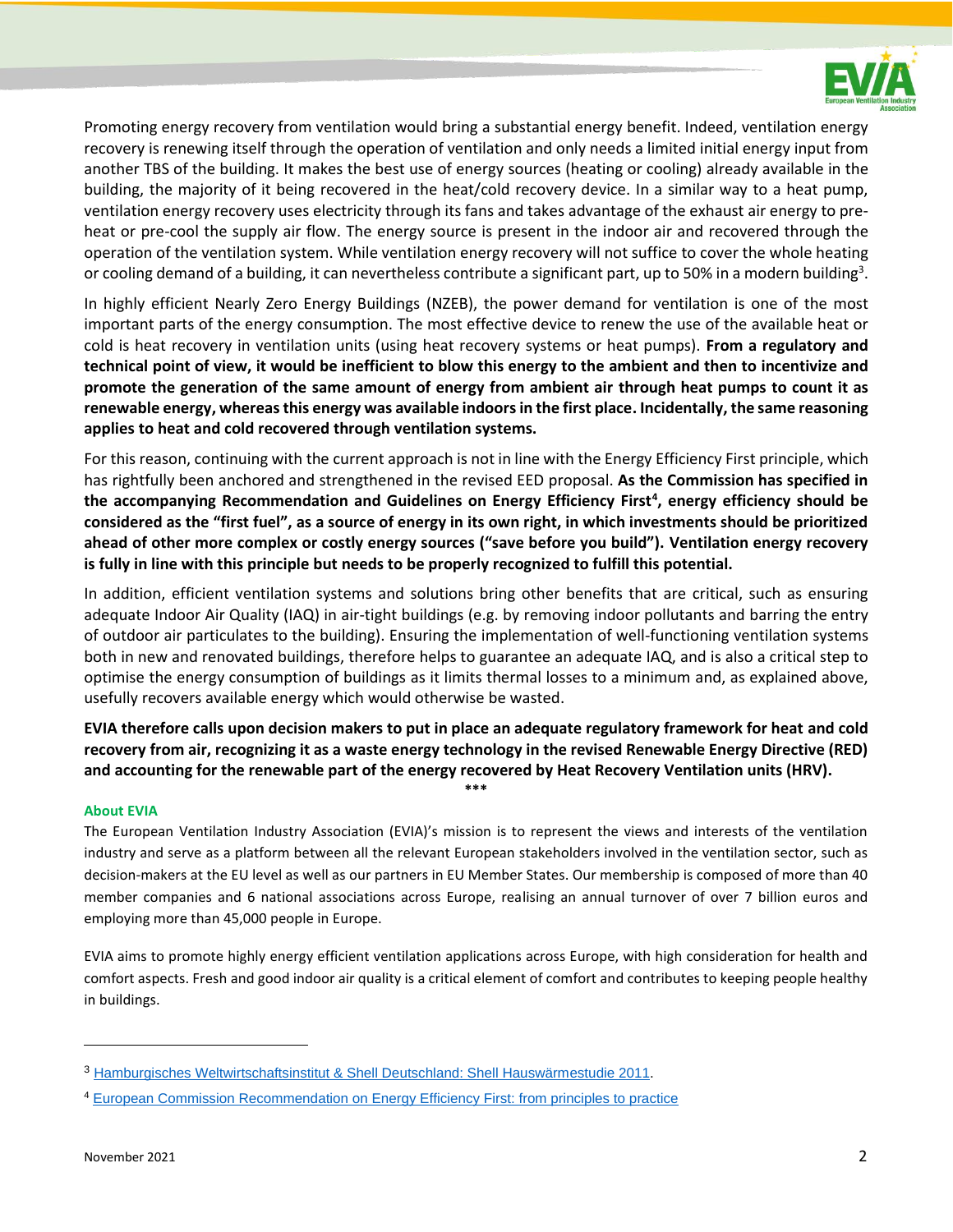

**ANNEX: Amendments to the Proposal for a DIRECTIVE OF THE EUROPEAN PARLIAMENT AND OF THE COUNCIL amending Directive (EU) 2018/2001 of the European Parliament and of the Council, Regulation (EU) 2018/1999 of the European Parliament and of the Council and Directive 98/70/EC of the European Parliament and of the Council as regards the promotion of energy from renewable sources, and repealing Council Directive (EU) 2015/652**

### **Proposal for a directive Article 15a – paragraph 1**

#### *Text proposed by the Commission Amendment*

1. In order to promote the production and use of renewable energy in the building sector, Member States shall set an indicative target for the share of renewables in final energy consumption in their buildings sector in 2030 that is consistent with an indicative target of at least a 49 % share of energy from renewable sources in the buildings sector in the Union's final consumption of energy in 2030. The national target shall be expressed in terms of share of national final energy consumption and calculated in accordance with the methodology set out in Article 7. Member States shall include their target in the updated integrated national energy and climate plans submitted pursuant to Article 14 of Regulation (EU) 2018/1999 as well as information on how they plan to achieve it.

1. In order to promote the production and use of renewable energy in the building sector, Member States shall set a *binding* target for the share of renewables in final energy consumption in their buildings sector in 2030 that is consistent with an indicative target of at least a 49 % share of energy from renewable sources in the buildings sector in the Union's final consumption of energy in 2030. The national target shall be expressed in terms of share of national final energy consumption and calculated in accordance with the methodology set out in Article 7. Member States shall include their target in the updated integrated national energy and climate plans submitted pursuant to Article 14 of Regulation (EU) 2018/1999 as well as information on how they plan to achieve it.

# **Proposal for a directive Article 15a – paragraph 2**

#### *Text proposed by the Commission Amendment*

2. Member States shall introduce measures in their building regulations and codes and, where applicable, in their support schemes, to increase the share of electricity and heating and cooling from renewable sources in the building stock, including national measures relating to substantial increases in renewables self-consumption, renewable energy communities and local energy storage, in combination with energy efficiency

2. Member States shall introduce measures in their building regulations and codes and, where applicable, in their support schemes, to increase the share of electricity and heating and cooling from renewable*, and waste heat and cold recovery* sources in the building stock, including national measures relating to substantial increases in renewables selfconsumption, renewable energy communities and local energy storage, in combination with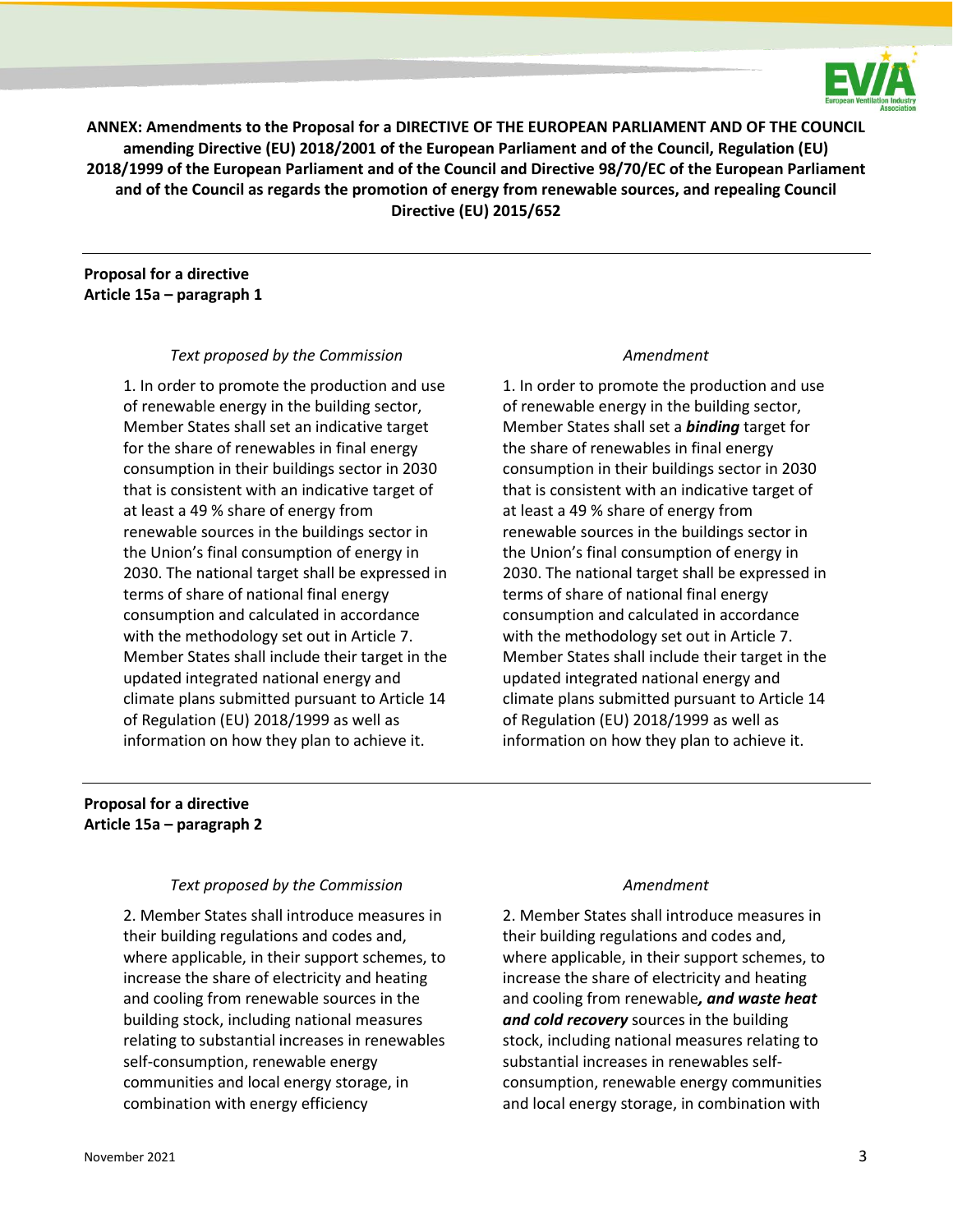

improvements relating to cogeneration and passive, nearly zero-energy and zero energy buildings.

To achieve the indicative share of renewables set out in paragraph 1, Member States shall, in their building regulations and codes and, where applicable, in their support schemes or by other means with equivalent effect, require the use of minimum levels of energy from renewable sources in buildings, in line with the provisions of Directive 2010/31/EU. Member States shall allow those minimum levels to be fulfilled, among others, through efficient district heating and cooling.

energy efficiency improvements relating to cogeneration and passive, nearly zero-energy and *zero emission buildings*.

To achieve the indicative share of renewables set out in paragraph 1, Member States shall, in their building regulations and codes and, where applicable, in their support schemes or by other means with equivalent effect, require the use of minimum levels of energy from renewable sources in buildings, in line with the provisions of Directive 2010/31/EU. Member States shall allow those minimum levels to be fulfilled, among others, through efficient district heating and cooling *or other waste heat and cold recovery solutions*.

# **Proposal for a directive Article 15a – paragraph 4**

### *Text proposed by the Commission Amendment*

4. In order to achieve the indicative share of renewable energy set out in paragraph 1, Member States shall promote the use of renewable heating and cooling systems and equipment. To that end, Member States shall use all appropriate measures, tools and incentives, including, among others, energy labels developed under Regulation (EU) 2017/1369 of the European Parliament and of the Council, energy performance certificates pursuant to Directive 2010/31/EU, or other appropriate certificates or standards developed at national or Union level, and shall ensure the provision of adequate information and advice on renewable, highly energy efficient alternatives as well as on financial instruments and incentives available to promote an increased replacement rate of old heating systems and an increased switch to solutions based on renewable energy.';

4. In order to achieve the indicative share of renewable energy set out in paragraph 1, Member States shall promote the use of renewable heating and cooling *and waste heat and cold recovery* systems and equipment. To that end, Member States shall use all appropriate measures, tools and incentives, including, among others, energy labels developed under Regulation (EU) 2017/1369 of the European Parliament and of the Council, energy performance certificates pursuant to Directive 2010/31/EU, *relevant technical screening criteria pursuant to Commission Delegated Regulation (EU) 2021/2139*, or other appropriate certificates or standards developed at national or Union level, and shall ensure the provision of adequate information and advice on renewable, highly energy efficient alternatives as well as on financial instruments and incentives available to promote an increased replacement rate of old heating *and cooling*  systems and an increased switch to solutions based on renewable energy.'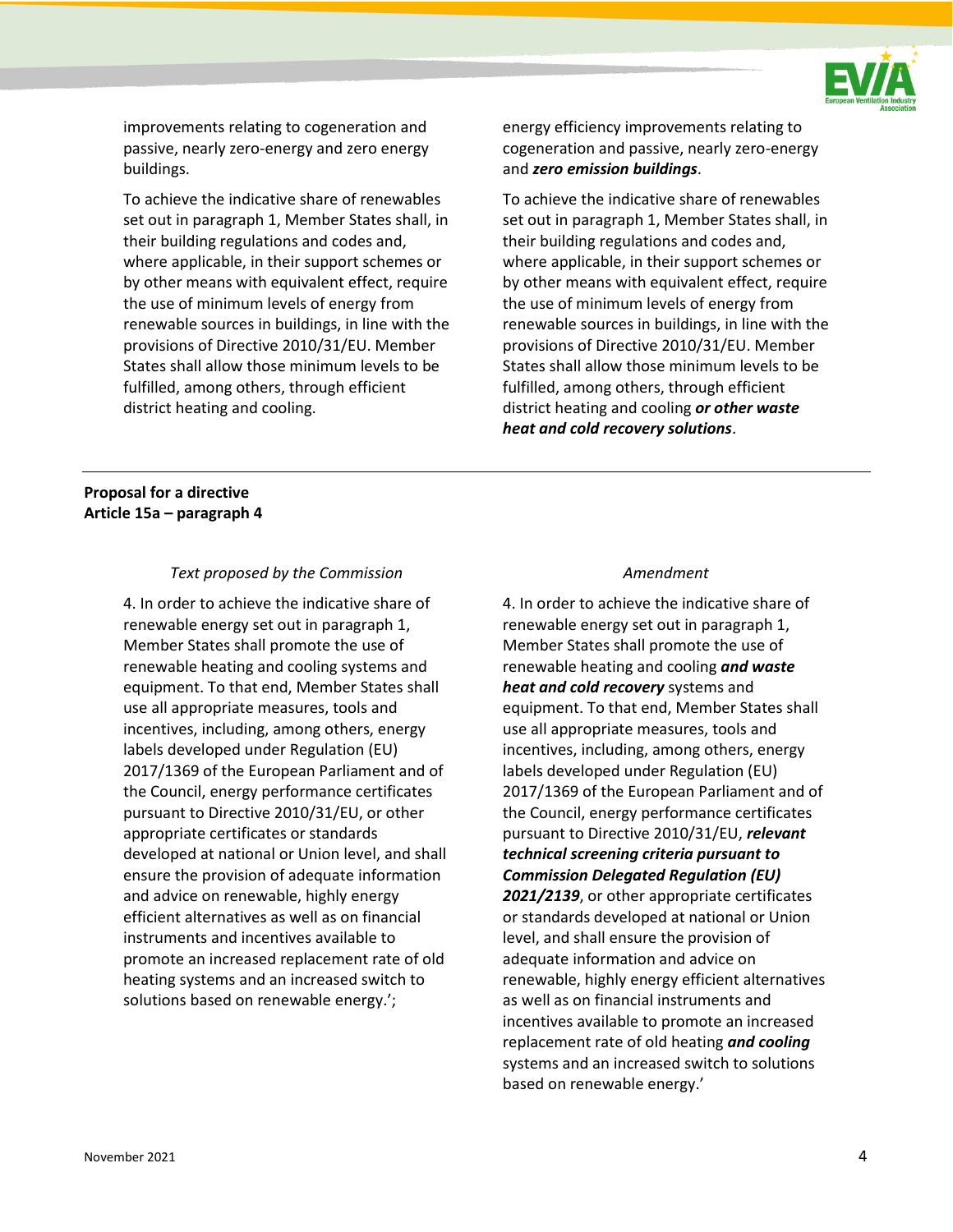

### *Justification*

Considering that around 40% of the EU's final energy consumption occurs in the building sector, EVIA would encourage to make the target for the share of renewables in final energy consumption in the buildings sector binding, aiming for a building sector that is fully powered by renewable energy and recovered waste energy by 2050.

In addition, energy recovery from ventilation systems should also be eligible to be counted towards the achievement of the renewable energy use in buildings objective. Promoting energy recovery from ventilation would bring a substantial energy benefit. Indeed, ventilation energy recovery is renewing itself through the operation of ventilation and only needs a limited initial energy input from another TBS of the building. It makes the best use of energy sources (heating or cooling) already available in the building, the majority of it being recovered in the heat/cold recovery device. In a similar way to a heat pump, ventilation energy recovery uses electricity through its fans and takes advantage of the exhaust air energy to pre-heat or pre-cool the supply air flow. The energy source is present in the indoor air and recovered through the operation of the ventilation system. While ventilation energy recovery will not suffice to cover the whole heating or cooling demand of a building, it can nevertheless contribute a significant part, up to 50% in a modern building<sup>5</sup>.

In highly efficient Nearly Zero Energy Buildings (NZEB), the power demand for ventilation is one of the most important parts of the energy consumption. The most effective device to renew the use of the available heat or cold is heat recovery in ventilation units (using heat recovery systems or heat pumps). From a regulatory and technical point of view, it would be inefficient to blow this energy to the ambient and then to incentivize and promote the generation of the same amount of energy from ambient air through heat pumps to count it as renewable energy, whereas this energy was available indoors in the first place. Incidentally, the same reasoning applies to heat and cold recovered through ventilation systems.

## **Proposal for a directive Article 23 – paragraph 1**

### *Text proposed by the Commission Amendment*

1. In order to promote the use of renewable energy in the heating and cooling sector, each Member State shall, increase the share of renewable energy in that sector by at least 1.1 percentage points as an annual average calculated for the periods 2021 to 2025 and 2026 to 2030, starting from the share of renewable energy in the heating and cooling sector in 2020, expressed in terms of national share of gross final energy consumption and

1. In order to promote the use of renewable energy in the heating and cooling sector, each Member State shall, increase the share of renewable energy in that sector by at least 1.*3* percentage points as an annual average calculated for the periods 2021 to 2025 and 2026 to 2030, starting from the share of renewable energy in the heating and cooling sector in 2020, expressed in terms of national share of gross final energy consumption and

<sup>5</sup> [Hamburgisches Weltwirtschaftsinstitut & Shell Deutschland: Shell Hauswärmestudie 2011.](https://www.shell.de/promos/media/shell-house-heat-study-2011/_jcr_content.stream/1455892952601/857e5cca7cb81a00c6d8b59ec4204576b25cfc07/shell-hauswaermestudie-2011.pdf)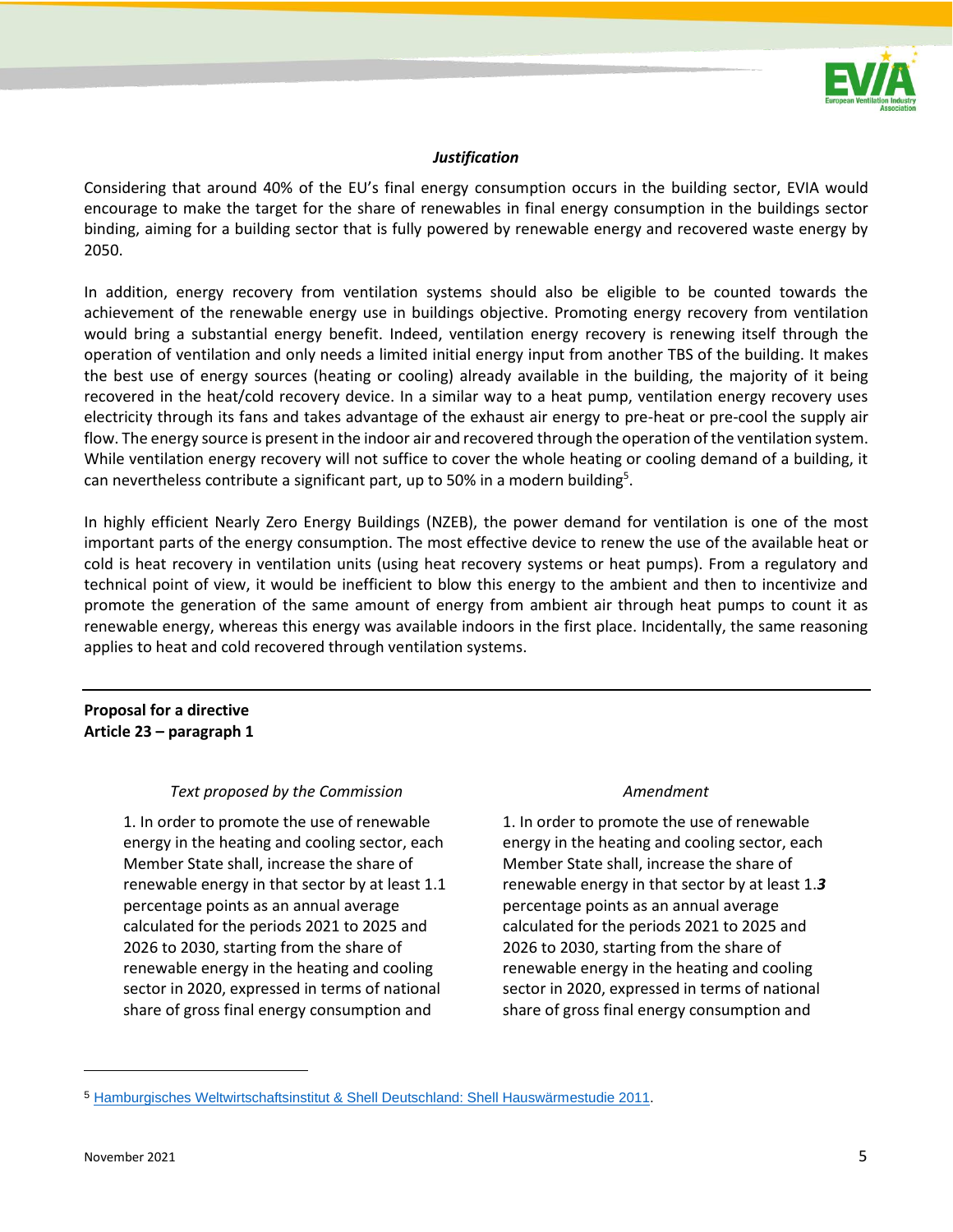

calculated in accordance with the methodology set out in Article 7.

calculated in accordance with the methodology set out in Article 7.

#### *Justification*

Considering that around 40% of the EU's final energy consumption occurs in the building sector, EVIA would encourage to increase the target for the share of renewable energy in the heating and cooling sector to at least the indicative 1.3% target that was provided in REDII.

### **Proposal for a directive Article 23 – paragraph 1a**

#### *Text proposed by the Commission Amendment*

1a. Member States shall carry out an assessment of their potential of energy from renewable sources and of the use of waste heat and cold in the heating and cooling sector including, where appropriate, an analysis of areas suitable for their deployment at low ecological risk and of the potential for smallscale household projects. The assessment shall set out milestones and measures to in increase renewables in heating and cooling and, where appropriate, the use of waste heat and cold through district heating and cooling with a view of establishing a long-term national strategy to decarbonise heating and cooling. The assessment shall be part of the integrated national energy and climate plans referred to in Articles 3 and 14 of Regulation (EU) 2018/1999, and shall accompany the comprehensive heating and cooling assessment required by Article 14(1) of Directive 2012/27/EU.';

1a. Member States shall carry out an assessment of their potential of energy from renewable sources and of the use of waste heat and cold *from all sources* in the heating and cooling sector including, where appropriate, an analysis of areas suitable for their deployment at low ecological risk and of the potential for small-scale household projects. The assessment shall set out milestones and measures to in increase renewables in heating and cooling and, where appropriate, the use of waste heat and cold through district heating and cooling*, and in smaller-scale residential and non-residential on-site projects,* with a view of establishing a long-term national strategy to decarbonise heating and cooling. The assessment shall be part of the integrated national energy and climate plans referred to in Articles 3 and 14 of Regulation (EU) 2018/1999, and shall accompany the comprehensive heating and cooling assessment required by Article 14(1) of Directive 2012/27/EU.';

### **Proposal for a directive Article 23 – paragraph 4b**

### *Text proposed by the Commission Amendment*

4b. direct mitigation measures such as the installation of highly efficient renewable heating and cooling systems in buildings, or

4b. direct mitigation measures such as the installation of highly efficient renewable heating and cooling systems in buildings, or